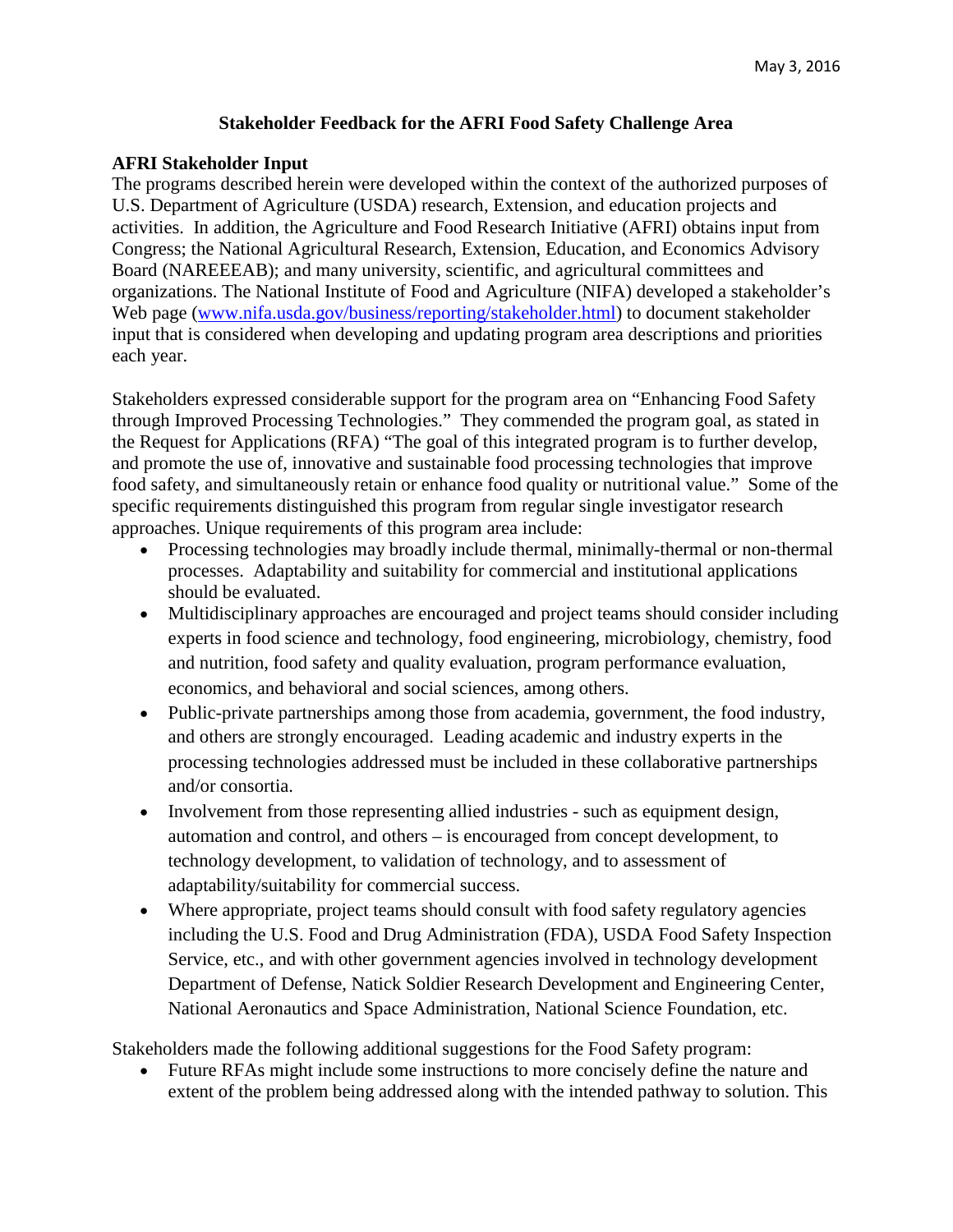will help the streamline the panel review process, and also likely to increase success rate.

- The project timeline, management plans and budget justification in an application should follow in a clear fashion. The current format does have some of these critical elements separated by many pages of detailed budgetary information to complicate the job of the reviewers.
- More defined guidance should be given up front for both investigators and reviewers, especially in the area of Extension, which needs to include the specific target groups who would use the new technologies.
- It is recognized that successful projects should include some demonstration of the application of the new technical solutions to foods at a scale above the lab bench used to study mechanisms of inactivation. Pilot plant operations could be used to develop validation plans for the process and to provide data based on operating costs as well as providing real data to support claims of improved sustainability plus templates for validation plans for full scale operations after industry could see the value of the process with tangible examples of foods processed by the new technologies in demonstration centers.
- It was suggested to weight the research, education, and Extension elements according to the program needs, for example, 50%research, 30% Extension and 20% education.

Stakeholders generally were very supportive of the breadth of topic areas of the Antimicrobial Resistance (AMR) program that provided numerous opportunities for various disciplinary teams of scientists to apply. NIFA was complimented on its strategy of using systems approaches at the ecosystem level, from farm to fork, in addressing the complex issue of AMR while also emphasizing Extension-outreach and education. NIFA's approach supports USDA-wide programs, as reflected in the Combating Antimicrobial Resistant Bacteria (CARB) National Action Plan, the USDA AMR Action Plan and the CARB Strategic Plan. Stakeholders wanted to be able to collaborate with their international colleagues and want to see a focus on the environment (the March 2016 President's Advisory Council on CARB Report stresses the apparent failure to address this particular issue in the overall government-wide AMR programs). Other recommendations included: 1) the need for basic (foundational) research; 2) education and training of larger number of Veterinary Science students; 3) development of rapid diagnostic tools; 4) rapid identification tools and techniques; 5) the role of the microbiome (including gastrointestinal microbiome) and other microbes (including commensals) on spread, fate, transport, and disease development and transmission; 6) characterization of transmission of disease, antimicrobial-resistant microbes, and antimicrobial resistant genes between animals and humans.

Food safety hazards of most concern to stakeholders included Shiga toxin-producing *Escherichia coli* (STEC), *Listeria monocytogenes*, *Salmonella*, *Campylobacter* and the parasite *Toxoplasma.* Chemical and physical hazards are also of concern, including nanoparticles. Foods of concern include raw and processed meat and poultry, fresh produce, processed dairy products and seafood. Support was expressed for funding for research, education and Extension activities on epidemiology of foodborne diseases, food safety risk assessments, better detection methods for pathogens and contaminants, control strategies for preventing foodborne illnesses, better methods for attribution of foodborne illnesses to specific foods, microbial ecology of foodborne

> Program contacts: Hongda Chen Marvalin Morant Isabel Walls Jodi Williams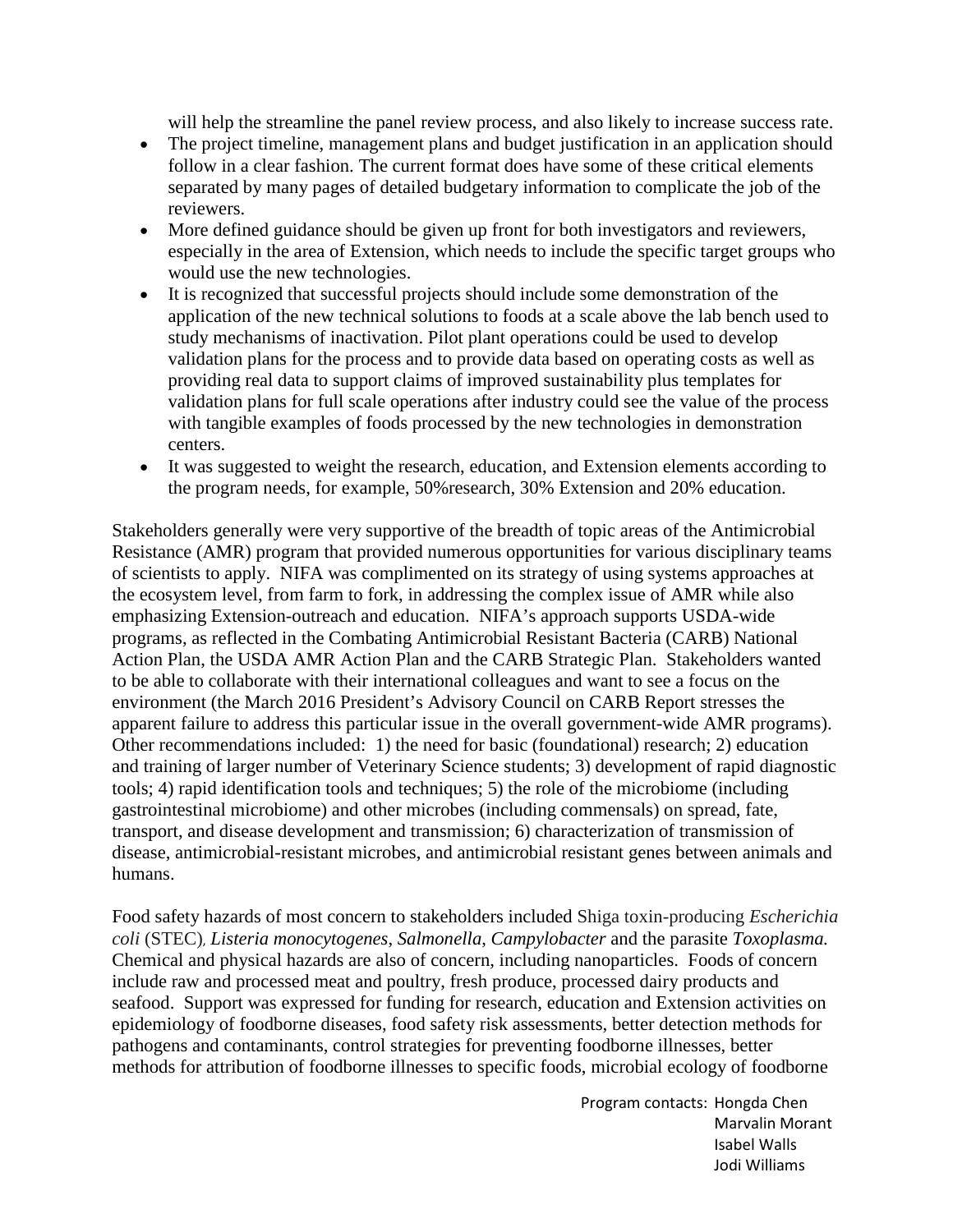pathogens and antimicrobial resistance.

NIFA recognized the advantages and disadvantages of being specific on threat organisms and/or technologies, and accordingly determining the breadth of the priorities in the RFA as it sees fit. For example, the 2010 Food Safety Challenge Area RFA was focused on STEC and virus. Because NIFA staff prepare RFAs annually, this recommendation will be considered in future RFA development. Applications to AFRI have a standard format used across all AFRI programs. Suggestions to improve the format is being assessed by NIFA leadership. NIFA will consider adding explanation of the Extension activities needed for success of major projects (e.g., Coordinated Agricultural Project grants) and how to measure the effectiveness of the chosen strategy. It was recognized that successful projects should include some demonstration of the application of the new technical solutions to foods at a scale above the laboratory bench used to study mechanisms of inactivation. Pilot plant operations could be used to develop validation plans for the process and to provide data based on operating costs as well as providing real data to support claims of improved sustainability plus templates for validation plans for full scale operations after industry could see the value of the process with tangible examples of foods processed by the new technologies in demonstration centers. It was the intent of the program from the first year (2010) and onwards to develop, validate, and demonstrate the applications of the new technologies at pilot plant scale to allow food processors to assess the value of the processes. Submitting applications under the center of excellence provision of the 2014 Farm Bill may be a mechanism to reinforce this intention. The program funded a new grant as a COE in 2015, and will evaluate its success in this consideration. Defining the distributed weight among research, education and Extension in integrated project grant applications may be a good idea for consideration.

The AMR program area was written to reflect comments from our stakeholders at all levels, as evident from the systems approach that cuts across disciplines and integration is required for only two, and not all three components (i.e., research, education and Extension) of the agricultural knowledge system. Therefore, applicants who are not as savvy with the Extension component, for example, can address research and education. To avoid redundancy and duplication of efforts in the AMR arena, a team-based project that includes a broad array of collaborations at the international and domestic level is encouraged. Another unique suggestion is for applicants to leverage data and knowledge generated from other sources including ongoing Federal activities such as the National Animal Health Monitoring System [\(http://www.aphis.usda.gov/wps/portal/aphis/ourfocus/animalhealth\)](http://www.aphis.usda.gov/wps/portal/aphis/ourfocus/animalhealth) and the Antibacterial Resistance Leadership Group [\(http://arlg.org/about-the-arlg\)](http://arlg.org/about-the-arlg) rather than repeat studies in order to gather the same information. AMR is a complex and global issue, and NIFA's program reflects and values the input and feedback of our stakeholders.

Research on detecting and controlling various pathogens was included in the RFA. Researchers responded and work was funded. This has improved our understanding of these pathogens and should result in a safer food supply.

## **Sources of Stakeholder Input\*:**

• Reports of the Panel Managers for AFRI programs related to Food Safety through. Recommendations in these reports also reflect inputs from panels of diverse and relevant